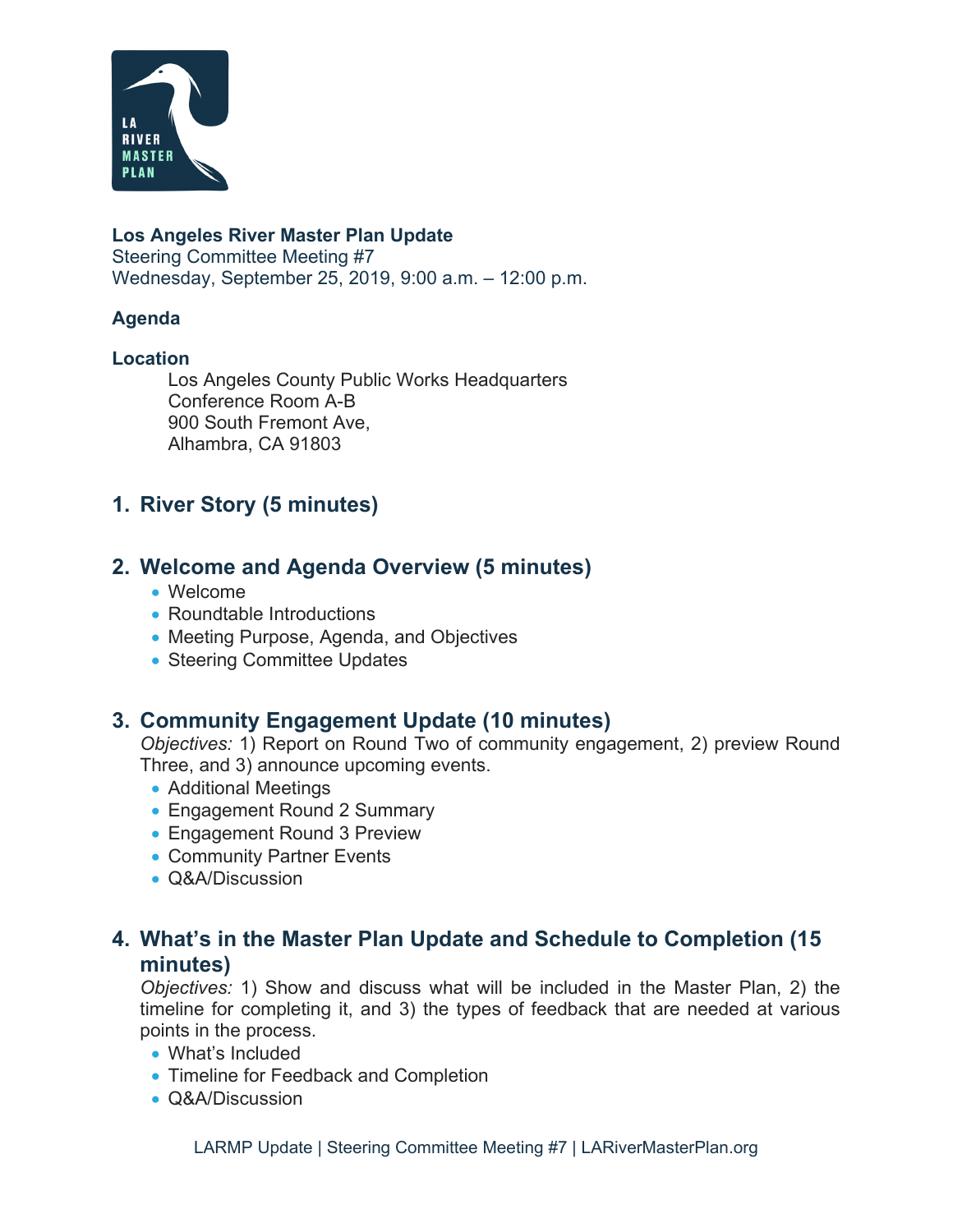

## **5. Design Framework (80 minutes)**

*Objective:* Show design ideas.

- Goal Informed Project Design
- Sites Recaps
- Kit of Parts
- Common Elements
- System Proposals
- Site Design Examples

# **6. Special Remarks by Supervisor Kuehl and Director Pestrella (20 minutes)**

## **7. Design Framework Q&A/Discussion (25 minutes)**

*Objective:* Solicit feedback on design ideas.

## **8. Public Comment (15 minutes)**

- Verbal Comments
	- Speakers to be called in order of speaker cards submittal, with caveat that all are welcome and encouraged to provide input, with or without filling out a card
	- Up to 15 minutes total for the Public Comment item
	- Total time per person will depend on number of speaker cards received
- Comment Cards
- Email Comments Anytime to LARiver@dpw.lacounty.gov

### **9. Wrap Up (5 minutes)**

- Upcoming Steering Committee Meeting
	- Steering Committee Meeting #8 Thursday, December 12
- December Agenda Overview
- Upcoming Outreach Events
	- Community Meetings:
		- Canoga Park Tuesday, October 15
		- **North Long Beach Wednesday, October 16**
		- Central Los Angeles Thursday, October 17
	- Community Partner Events
		- **East Yard Communities for Environmental Justice: LA River Forum,** November 21